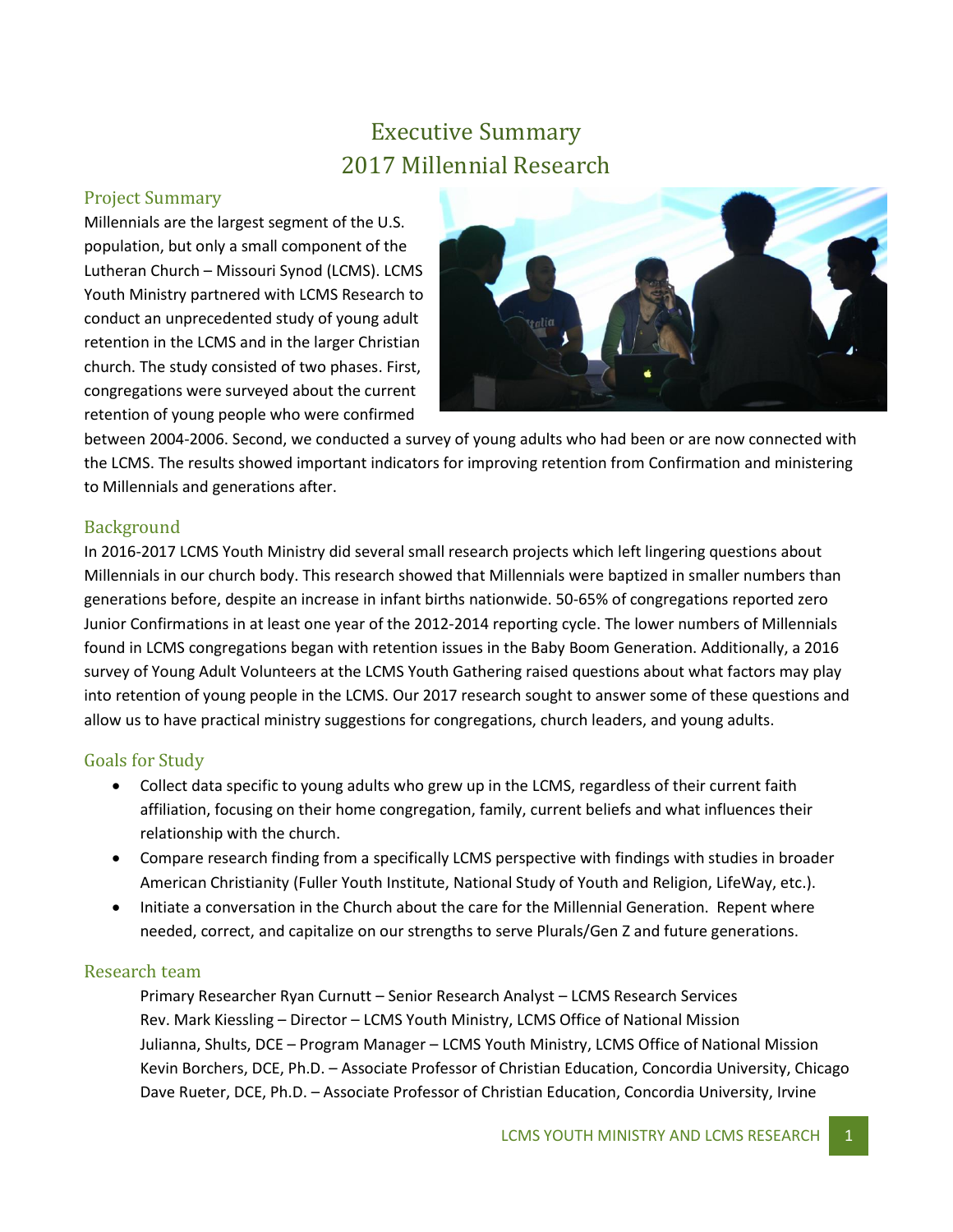#### Process

For our first phase of research, 1800 congregations were included in a random sample with a ratio designed to reflect the size and location of the LCMS overall. 184 congregations responded, usually through a pastor or DCE. The survey contained questions about the congregation and specifically on the Confirmation classes of 2004- 2006. Assuming the standard confirmation age of 12-14, these young people would now be 23-27 years old. Since many pastors or DCEs were not at the congregation during those years, respondents were encouraged to recruit help from staff or parents who might know more about these young people.

In our second phase of research, we conducted an online survey of young adults. LCMS Youth Ministry used social media to promote the survey and encouraged people to tag individuals in our target group in posts. Congregations who had participated in the previous study as well as LCMS Districts were encouraged to encourage participation in the survey. 2,046 young adults took the survey. The average age of those that took the survey was 24 years old. Nearly twice as many women as men (F:66% M:34%) responded. 88% were confirmed between 6th-9th grade.

The survey took between 15-20 minutes to take and asked young adults about their life, current faith practices, and theology. The questions were designed to apply to both active LCMS members and those who have distanced themselves from the church. The only distinction between these groups was that those who were inactive or who had left the church were given additional short answer questions.

It is well-known that many in our culture, especially young people, hold views that are opposed to the Bible and the church. This study seeks to help the church learn more about these differences. This is not in any way to suggest the church is considering changing its stance or turning away from sound Biblical teaching. Rather, this study is an exercise in careful listening so that church leaders and ministers are equipped to defend doctrine while compassionately engaging the whole spectrum of viewpoints found throughout this diverse generation.



We identified seven groups within the 1,934 who took the survey who were confirmed in the LCMS.

- $LCMS (1,579)$ 
	- **Active LCMS** (1,393) worship at an LCMS church at least once a month
	- **Nominal LCMS** (186) do not attend worship monthly, but consider themselves LCMS Lutherans
- Not LCMS Today (355)
	- **Evangelical Protestant** (163) those attending evangelical protestant denominations (WELS, SBC, PCA, etc.), or a non-denominational church
	- **Mainline Protestant** (63) those in mainline denominations (ELCA, PCUSA, UMC, etc.)
	- **Non-Protestant Christian** (11) those who are now Catholic or Orthodox
	- **Unaffiliated** (92) those who identified themselves as atheists, agnostics, spiritual but not religious (SBNR) with not church activity, or belonging to a different faith
	- **Unclassifiable** (26) these people indicated they were "Spiritual but not religious", but reported active church attendance and did not fit statistically with other groups.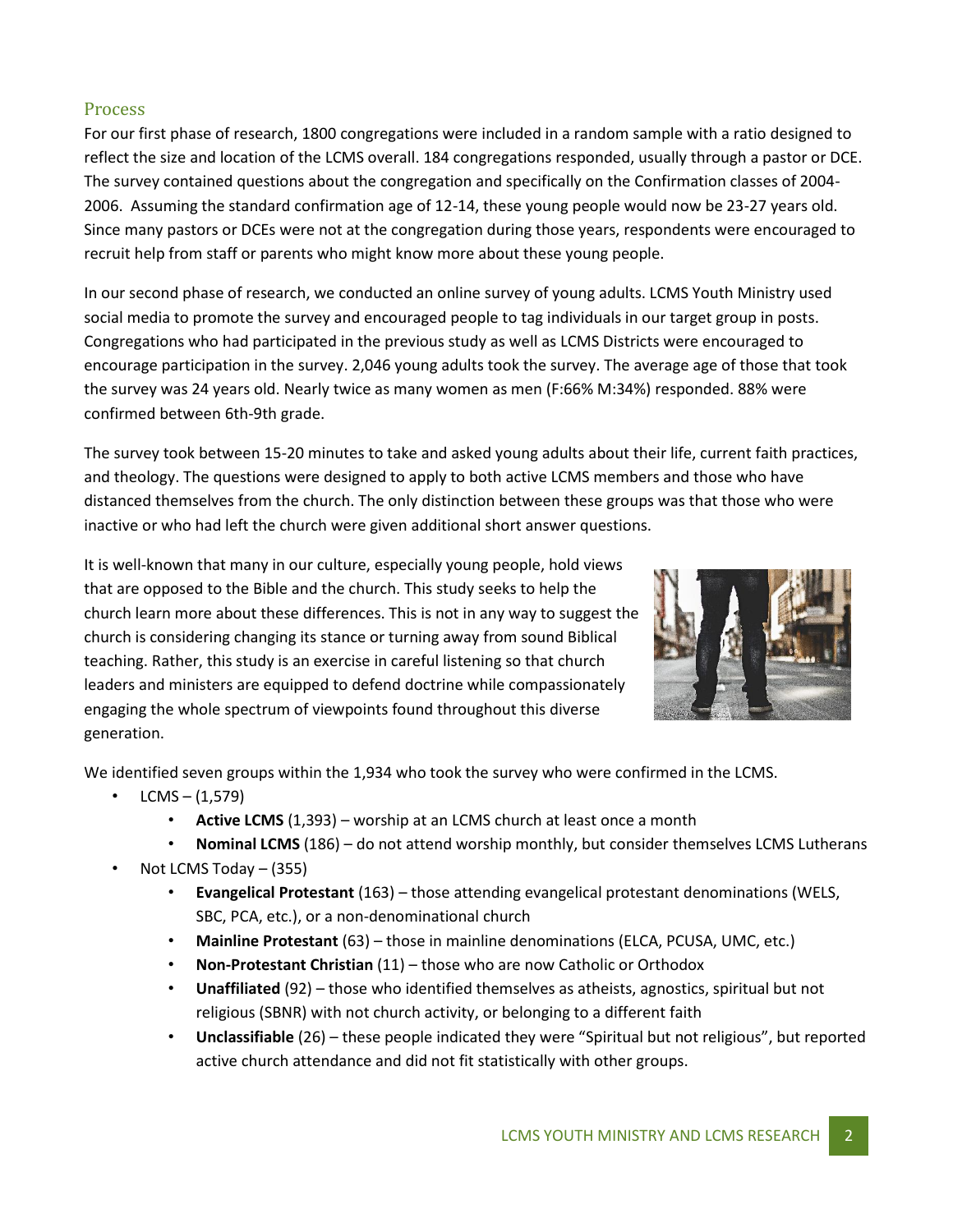## Findings and Conclusions

## *Our research, including our overall retention, mirrored the research done in the greater religious research community.*

Both surveys were designed through the distinct lens of Lutheran theology and ecclesiology. Yet, there was no meaningful difference between what we found and what other research had shown. The retention rate of young people in the LCMS is consistent with what is found in other surveys. 1/3 of young people confirmed in 2004- 2006 were retained in the LCMS into young adulthood. Another 1/3 were occasionally at their home congregation, a part of another church body or known to no longer attend church at all. The whereabouts of the final 1/3 were unknown to the church leader who took the survey or to those helping them.

#### *Parents and congregations must prepare for and engage young people during time of transition and crisis.*

Only 55% of active LCMS young adults agree that their home congregation ministered to them during times of life transitions. This was the strongest response of any group. We saw this impact particularly after high school graduation. Active LCMS young adults report that their weekly worship attendance dropped from 88% to 66% after high school graduation but it recovered in to 74% by age 22-30. In contrast, those no longer attending church report that their weekly worship attendance dropped from 68% to 16% after graduation and that number drops to almost zero in young adulthood. Transitions such as graduation are critical moments where congregations and parents can help a young person find a new church home or establishing a new, adult relationships with their existing congregation.

Young adults reported that crisis situations were often places where faith and community are deepened or lost. 15% of young adults noted a crisis event as a pivotal faith moment. These pivotal faith moments could be positive or negative, often depending on the response of family and/or the church to the crisis. 9% of non-LCMS respondents mentioned having their doubts or questions ignored or dismissed. Congregations and parents should not be surprised by transitions or crisis. Instead, they should develop deep and open relationships. Further congregations should work with parents to train and prepare for how to utilize these moments for deepening faith and community.

#### *Ministry should prioritize long-term relationships, embracing its particular context.*

Of the congregations who responded to our survey, 23% reported that they did not have accurate records of Junior Confirmations. Only 28% reported having digital records. Congregations cannot be successful in ministering to individuals over their lifetime if there are no usable records. Along with good record keeping, church workers and laity need to actively hand off and take on people during congregation transitions. When the pastor who confirmed the young people in 2004-2006 was still present at the time of the survey, there was a 35% LCMS retention rate. If there had been a pastoral transition in from 2004 until the survey, the LCMS retention rate was only 24%. Pastors who had been present in 2004-2006 had a 25% rate of not knowing where a confirmand was today in contract to 43% if there had been a pastoral transition in that time.

Within the congregational study, we asked if there had been any significant changes to programs, curriculum, and staffing across Christian education since 2004. We found that changes in programs and curriculum showed no meaningful increase or decrease in retention. However, congregations that added youth ministry staff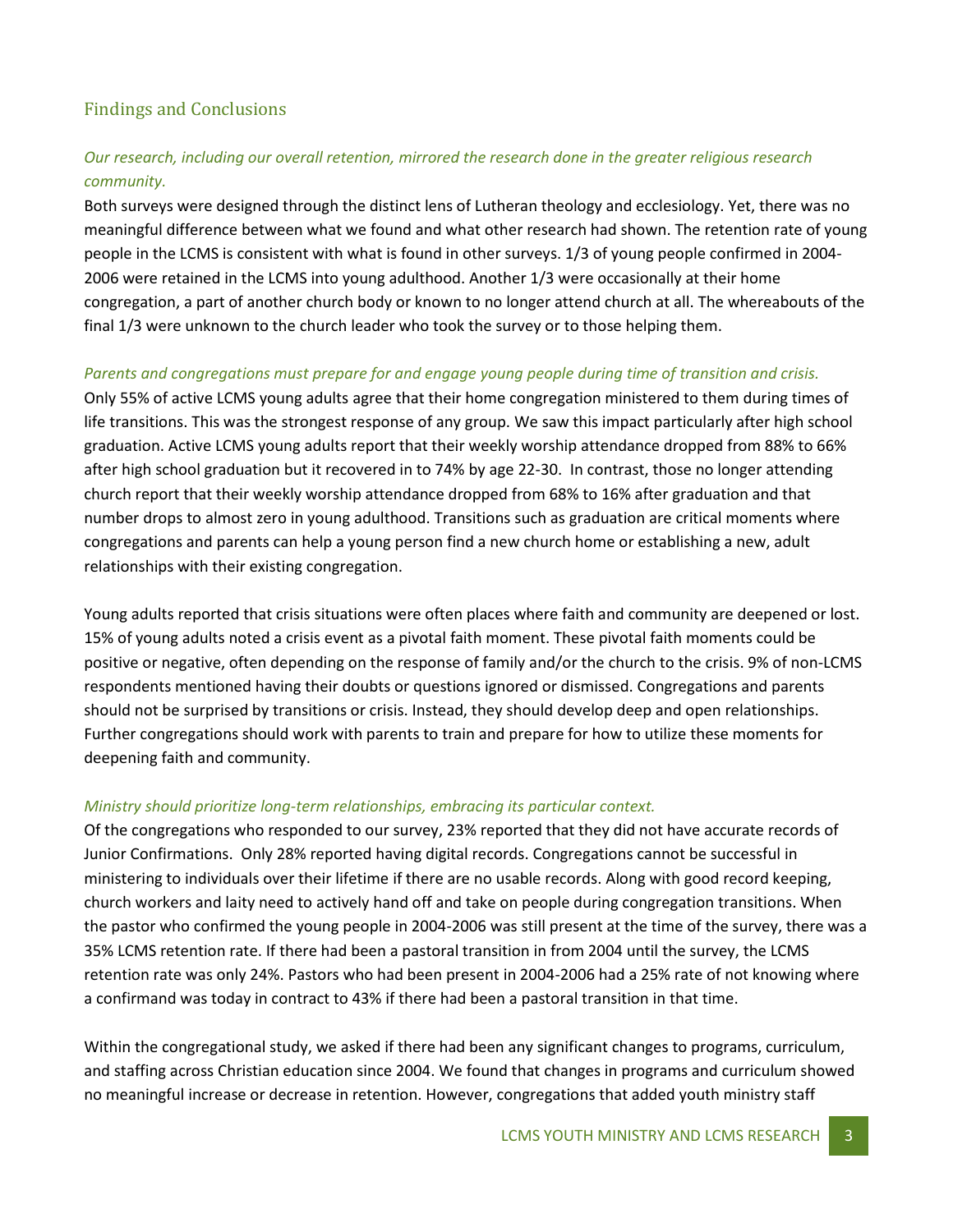experienced higher rates of retention (in the LCMS) into adulthood (34%) than congregations with no change (28%) and congregations which reduced youth ministry staff (19%). Adding staff also decreased the rate of young people leaving before high school graduation. 23% left the congregations who added staff, 32% with no staffing change, 38% for congregations who reduced youth ministry staff. We recognize that the data does not speak to causality. However, it gives a strong indication that both strong resourcing for youth ministry and the presence of long-term relationships with church leaders has a positive impact on retention.

Congregations cannot control some of the factors that increased or decreased retention. Small and rural congregations had a higher rate of knowing where young adults are currently worshiping. Larger and suburban congregations had a higher rate of LCMS retention. Large congregations also tend to have the largest proportion of young adults who have joined the church in adulthood. This merely means that congregations ought to embrace their unique context.

#### *Parents play a critical role in young adult's faith development and retention.*

Parents remain the number one person who impacts the faith lives of young people. Nearly 1-in-3 young adults listed a parent as one of the most influential people in their lives. While that influence was usually positive, those who left the LCMS were more than twice as likely to say a parent had a negative influence (13% vs 5%).

Today's Active LCMS Young Adults were the most likely to see a high level of faith practiced by their parents. This included frequent Bible reading at home, praying as a family, regular church attendance of both parents together (continuing even today), and at least one parent having a service or leadership role in the church. Of all the other profiles, parents of Nominal LCMS are least likely to be leaders in the church, read the Bible with their children, and attend worship regularly now or in the past. Young people cannot emulate faith behavior they don't see. When parents don't prioritize worship and congregational engagement, young people won't either.

Today's Active LCMS were also the most likely to report having a good relationship with parents in high school. They report they related well with parents in general, specifically with dad. They felt they could talk to both parents about life issues and could talk openly with at least one parent about faith. They felt safe bringing up their questions and doubts to their parents. When parents are open to tough conversations about life and faith, young people are more likely to stay in the church.

#### *Engaging youth and young adults in service and leadership increases retention in the LCMS.*

The congregational survey asked the age of their youngest leader and what role that leader has. 57% of congregations reported their youngest leader was under 32. The leadership roles described were not exclusively staff or board members. Many were lay leaders with meaningful roles such as volunteer youth leaders, Sunday school teachers, and board members. This age proved to be an important threshold related to retention.

Congregations with a leader under 30 years old showed increased retention compared to those with only older leaders. Churches with a leader under 30 report a higher rate of young adults retained in their home congregation. They also show a lower rate of young adults leaving before graduation. Having a leader under 30 increased the number of young adults who are still worshiping in the LCMS, even if they have moved, changing